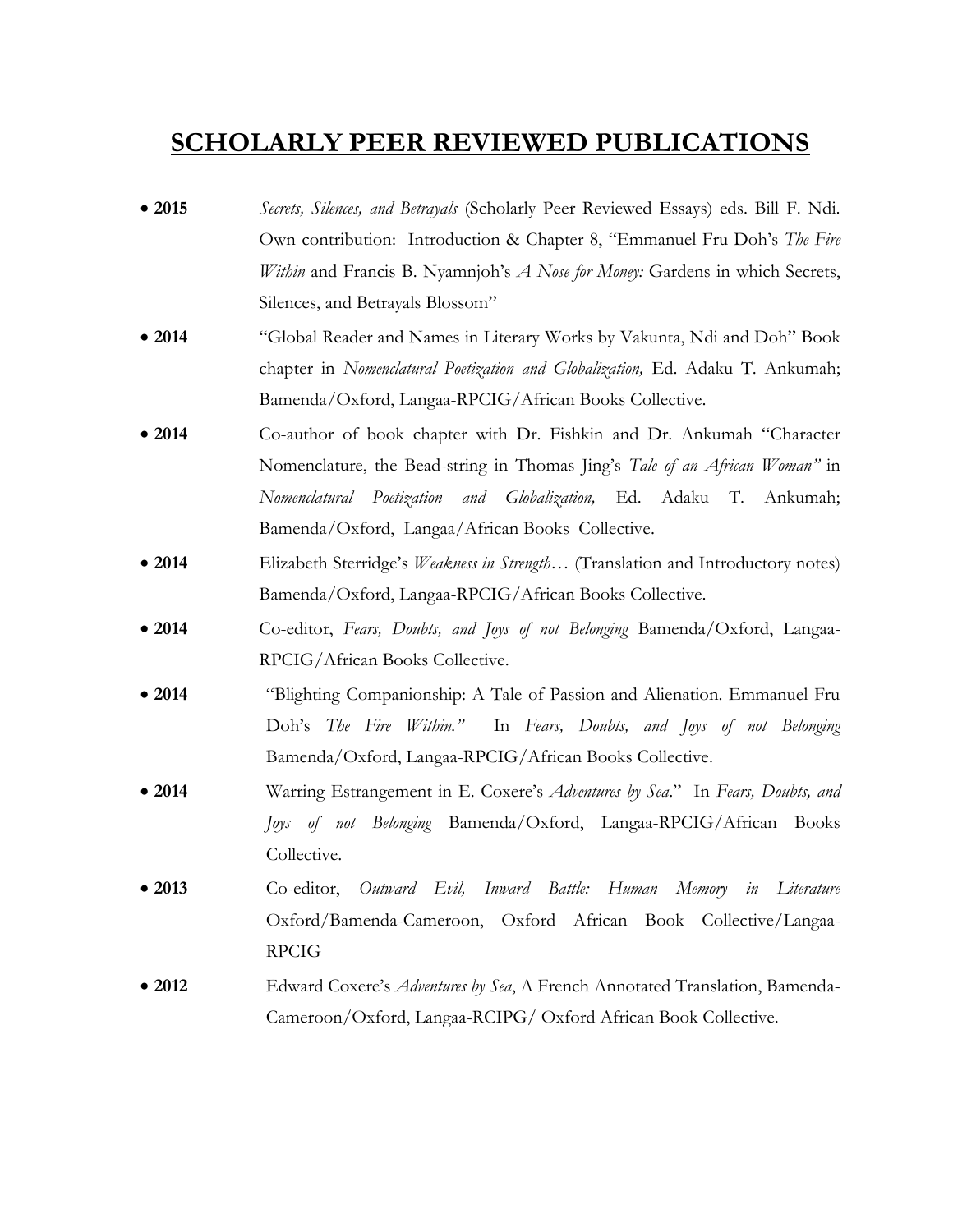- **2011** *Letters of Elizabeth Hooton, The First Woman Preacher* (A French Annotated Translation), Bamenda-Cameroon/Oxford, Langaa-RCIPG/ Oxford African Book Collective.
- **2010** "Names, an Envelope of Destiny in the Grassfields of Cameron" in Kumar, Pattanayak, Johnson – **Framing My Name**, Chicago IL: Common Ground.
- **2010** "Extending educational boundaries" in Kumar, Pattanayak, Johnson **Framing My Name,** Chicago IL: Common Ground.
- **2009 Translated, Edited and annotated** Thomas Lurting's *The Fighting Sailor Turn'd Peaceable Christian,* Bamenda, Langaa-RPCIG, (First Published 2005, Paris, BSFN: Bilingual Edition)
- **2008** Venuti, L. (ed.), *The Translation Studies Reader*(New York: Routledge, 2004. pp. vii, 541) in *Australian Review of Applied Linguistics*, April 2008, Vol. 31, No. 1: Pages 11.1-11.4

### **MAJOR PUBLISHED CREATIVE WORKS**

| •2016          | Pride Aside and Other Poems (Poetry)                                           |
|----------------|--------------------------------------------------------------------------------|
| $\bullet$ 2016 | Little Sacred Songs, (Poetry in Press)                                         |
| •2015          | One Eternal Sleep, Bamenda/Oxford: Langaa-RPCIG/Oxford African Books           |
|                | Collective                                                                     |
| • 2014         | Worth Their Weight in Thorns, (Poetry), New York: Linus Publishers Inc.        |
| • 2014         | Sentimentalement Votre: Les Pieds de mon Cœur. (French Poetry) Bamenda/Oxford: |
|                | Langaa-RPCIG/Oxford African Books Collective                                   |
| $\bullet$ 2013 | Vestiges, Poetry collection, Bamenda/Oxford: Langaa/Oxford African Books       |
|                | Collective                                                                     |
| $\bullet$ 2012 | My Brother My sister (poetry in collaboration with Loretta Burns) Bamenda-     |
|                | Cameroon/Oxford, Langaa-RCIPG/Oxford African Book Collective.                  |
| $\bullet$ 2012 | Epigrams, (Poetry) Bamenda-Cameroon/Oxford, Langaa-RCIPG/Oxford                |
|                | African Book Collective.                                                       |
| $\bullet$ 2011 | Sing Love 101, Poetry, Bamenda-Cameroon/Oxford, Langaa-RCIPG/Oxford            |
|                | African Book Collective.                                                       |
|                |                                                                                |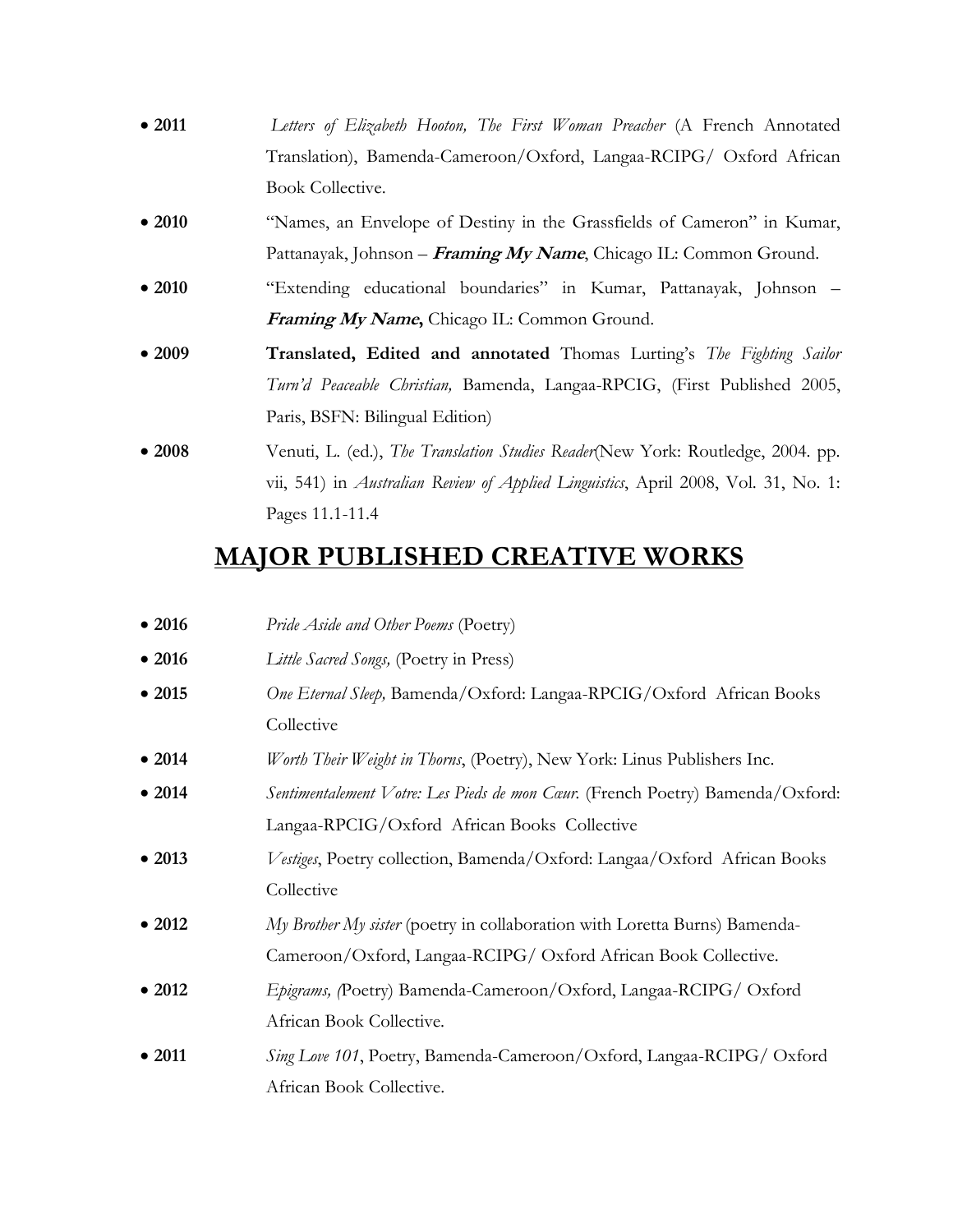| • 2010 | <i>Toil and Delivery</i> , Poetry, Bamenda-Cameroon, Langaa-RCIPG                    |
|--------|--------------------------------------------------------------------------------------|
| • 2010 | Bleeding Red: Cameroon in Black and White, Bamenda-Cameroon, Langaa RCIPG            |
| • 2010 | Waves of Anger, (Poetry), Frederick, MD, PublishAmerica, USA                         |
| • 2010 | Les Douleurs de la Plume Noire : Du Cameroun Anglophone à Haïti, Editor,             |
|        | (Anthologie de la poésie), Bamenda-Cameroon, Langaa-RCIPG                            |
| • 2010 | Soleil et ombre, Poésie, Bamenda-Cameroon, Langaa-RCIPG                              |
| • 2010 | Nul n'a le monopole du français: Deux Poètes Anglophones du Cameroun, Bamenda-       |
|        | Cameroon, Langaa-RCIPG                                                               |
| •2009  | Musings on Ars Poetica: Poetic Reflections on the Poet and Poetry in Verse, Bamenda, |
|        | Langaa RPCIG,                                                                        |
| •2008  | K'cracy, Trees in the Storm and Other Poems, Bamenda, Langaa RPCIG                   |
| •2008  | Mishaps and Other Poems, Bloomington, Authorhouse, USA                               |
| •2008  | Gods in the Ivory Towers (A Play) Bloomington, Authorhouse, USA                      |

# **UNPUBLISHED PEER REVIEWED RESEARCH WORKS & CONFERENCE PAPERS**

| •2016 | SERSAS University of Florida at Gainesville, February, 2016, Panelist: Sport  |
|-------|-------------------------------------------------------------------------------|
|       | in Anglophone Cameroonian Literature & the African Diaspora                   |
| •2015 | Booker T. Washington: A Critical Reappraisal, NEH Symposium, November         |
|       | 2015, Tuskegee University, "Booker T. Washington in Translation"              |
| •2015 | SERSAS College of Charleston October 2-3, 2015, "A Nose for Money and         |
|       | the Advocacy for ushering Democracy in"                                       |
| •2015 | Tuskegee University Forum on Booker T. Washington's Atlanta Exposition        |
|       | Address, "The Atlanta Compromise"                                             |
| •2015 | NEH Summer Institute, "What is Gained in Translation?" Kent State             |
|       | University, June $6^{th} - 27^{th}$                                           |
| •2015 | College Languages Association Convention, April 2015, Dallas Tx. Expanding    |
|       | Frontiers: Freedom, Resistance, and Transnational Identities in Languages and |
|       |                                                                               |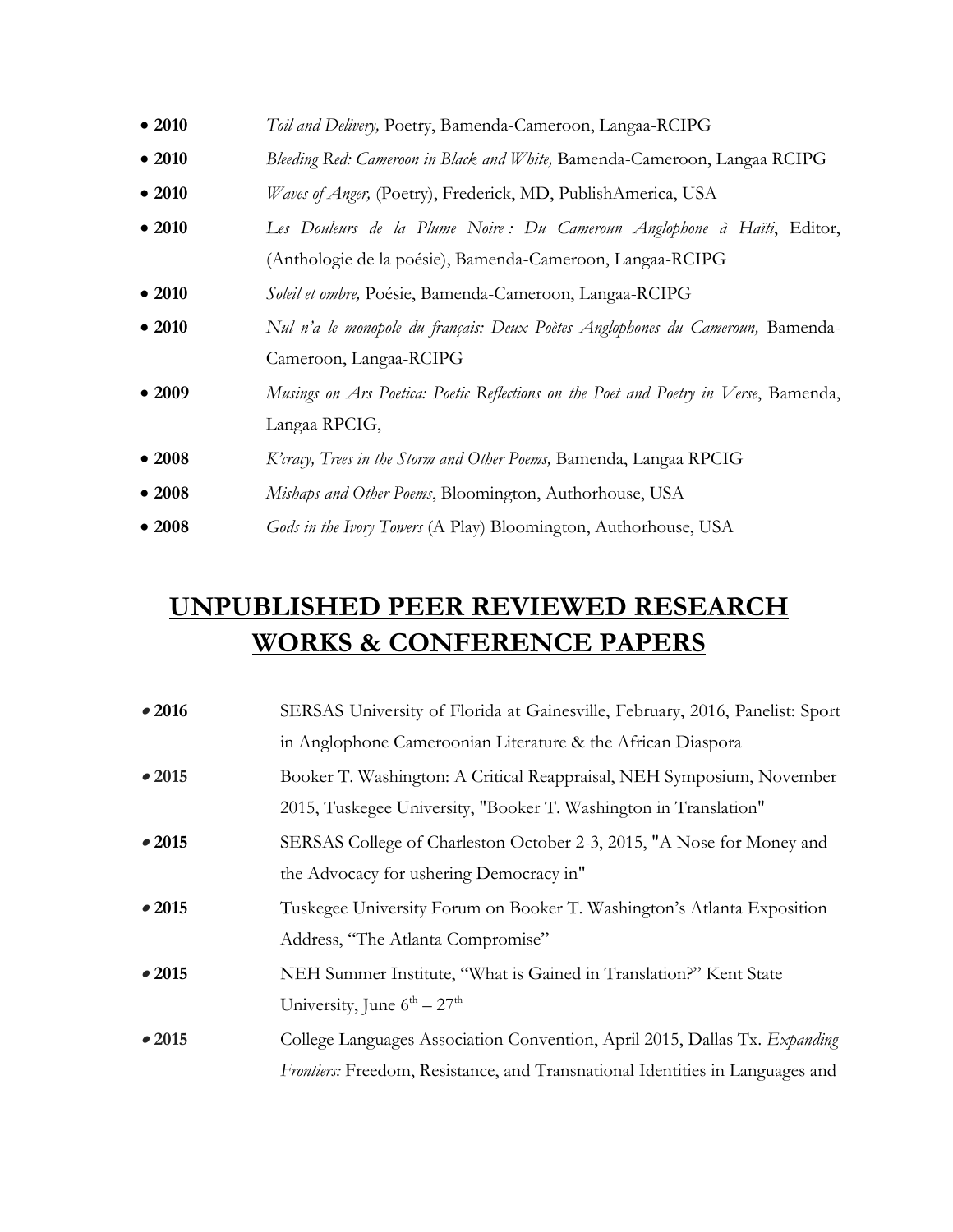|        | Literature, "Nyamnjoh's Homeless Waters: Juvenile Rebellion and Old Age          |
|--------|----------------------------------------------------------------------------------|
|        | Recollection"                                                                    |
| •2014  | "Colonial Education and Underdevelopment in Africa & the Diaspora", 6th          |
|        | Africana Annual Interdisciplinary Conference October 16-17, James Madison        |
|        | University, Harrisonburg VA                                                      |
| •2014  | "Conflict, Repression, and the Art of Resilience in Francis B. Nyamnjoh's        |
|        | Homeless Waters" SERSAS/SEAN Conference, Charleston College, October             |
|        | 24-25                                                                            |
| •2014  | "Francis B. Nyamnjoh's A Nose for Money: Airing Devoiced Thoughts"               |
|        | SERSAS conference Milledgeville, GA March 6-7 <sup>th</sup>                      |
| •2013  | Blighting Companionship: A Study of Emmanuel Fru Doh's The Fire from             |
|        | Within SERSAS/SEAN Conference 8-9 February, University of Florida                |
| •2013  | "Warring Estrangement in Edward Coxere's Adventures by Sea" CLA                  |
|        | Conference, April 10-13, Lexington, KY                                           |
| •2013  | "Global Reader and Names in Literary Works by Vakunta, Ndi and Doh"              |
|        | SERSAS Conference, , Friday and Saturday, 27 - 28 September ECU                  |
|        | Greenville NC                                                                    |
| •2013  | "Hegemony, Contemporary Globalization, and Global Ethics: A Quaker               |
|        | Perspective" Tuskegee University Department of English Seminar series,           |
|        | October 2 <sup>nd</sup>                                                          |
| • 2013 | PANEL A: "Development with Liberation in Africa and the Diaspora:                |
|        | Revolutionary visions of Patrice Lumumba and Walter Rodney" The 5th              |
|        | Annual Africana Studies Conference, October 17-20, James Madison                 |
|        | University, Harrisonburg VA                                                      |
| • 2012 | "Quakers, Memory and the Past" CLA Conference, MARCH 28-31, Atlanta,             |
|        | GA                                                                               |
| • 2009 | "Quaker Contribution Towards Globalization as We Know it Today", Paper           |
|        | presented at Troy University, Alabama, English Department Forum                  |
| •2008  | «Globalization and Global Ethics: A Quaker Concern» in Question                  |
|        | <b>Cosmopolitanism</b> Paper presented Biennial Conference of the Association of |
|        | the International Global Ethics, Melbourne, June 26-28, 2008.                    |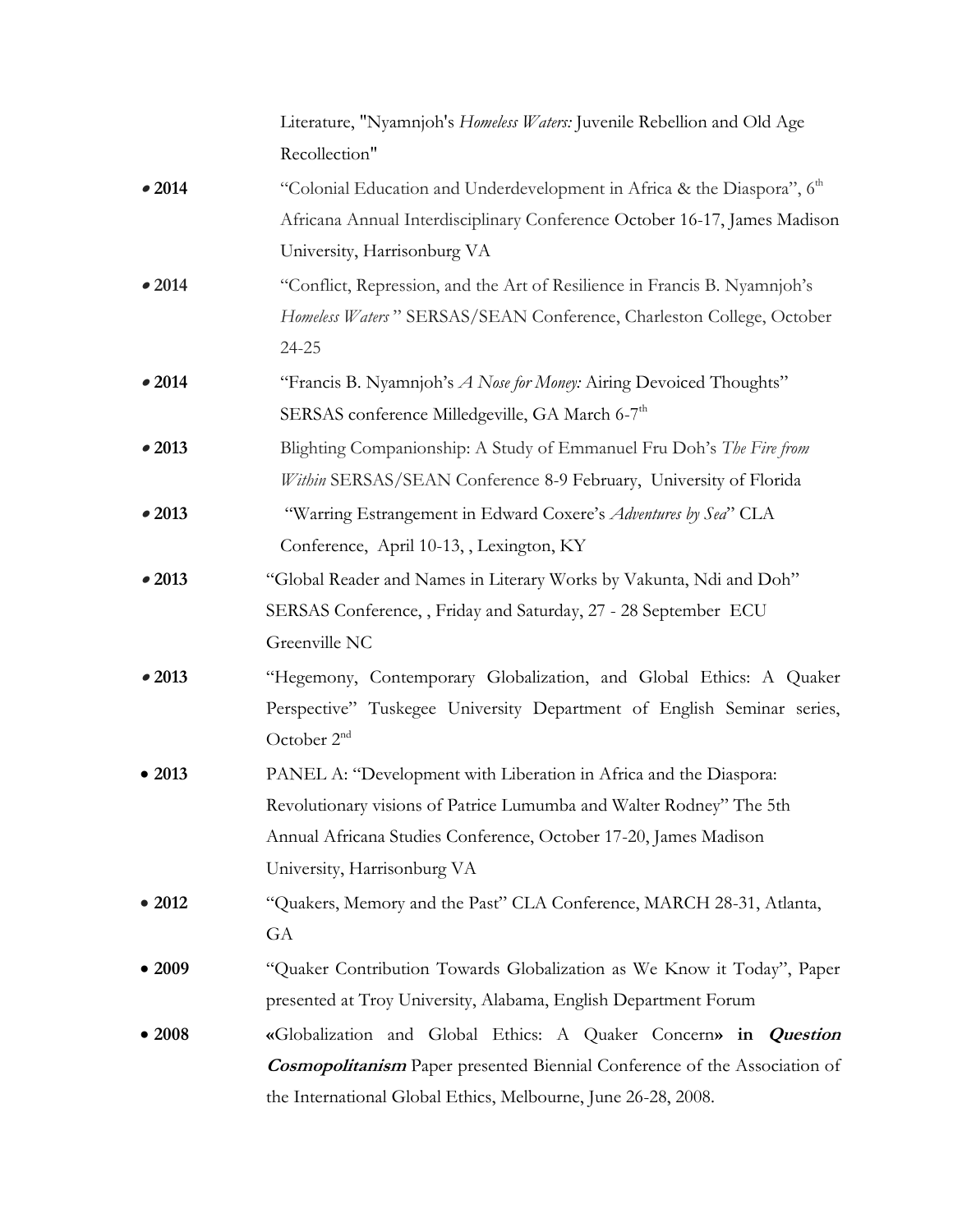## **CREATIVE & RESEARCH WORKS UNDER PUBLICATION CONTRACT**

- **2016** *The Repressed Expressed,* eds. Bill F. Ndi, Benjamin H. Fiskin, &. Adaku T. Ankumah Work under publication contract. Own contribution: Introduction and Chapters, "Voicing Devoiced Thoughts", and "Juvenile Rebellion and Old Age Recollection"
- **2016** *Voices and Visions of Tuskegee,* Scholarly Three Volume Literary Work (Poetry, Prose, and Drama) Editor, in collaboration with Pr. Burns.
- **2016** *To Our Black Brothers and Sisters: Love Letters* Poetry Collection in collaboration with Pr. Burns (A Novel Approach to African-African American Dialogue)

#### **CONFERENCES ATTENDED**

- 2016 SERSAS University of Florida at Gainesville, February, 2016, Sport in Africa (Presenter).
- **2015** Booker T. Washington: A Critical Reappraisal, NEH Symposium, November 16-17, Tuskegee University, "Booker T. Washington in Translation" (Presenter).
- **2015** SERSAS College of Charleston October 2-3, 2015, "Making Democracy Real" (Presenter).
- **2015** Panelist Forum on Booker T. Washington's Atlanta Exposition Address September 22, 2015, Tuskegee University (Presenter).
- **2015** College Languages Association Convention, April 2015, Dallas Tx. *Expanding Frontiers:* Freedom, Resistance, and Transnational Identities in Languages and Literature (Presenter).
- **2014** SERSAS conference Charleston College S.C. October 24-25, (Presenter).
- 2014 The 6<sup>th</sup> Annual Africana Studies Conference, October 16, 2014, James Madison University, Harrisonburg VA. (Panelist)
- 2014 SERSAS conference Milledgeville, GA March 6-7<sup>th</sup> (Presenter & Discussant)